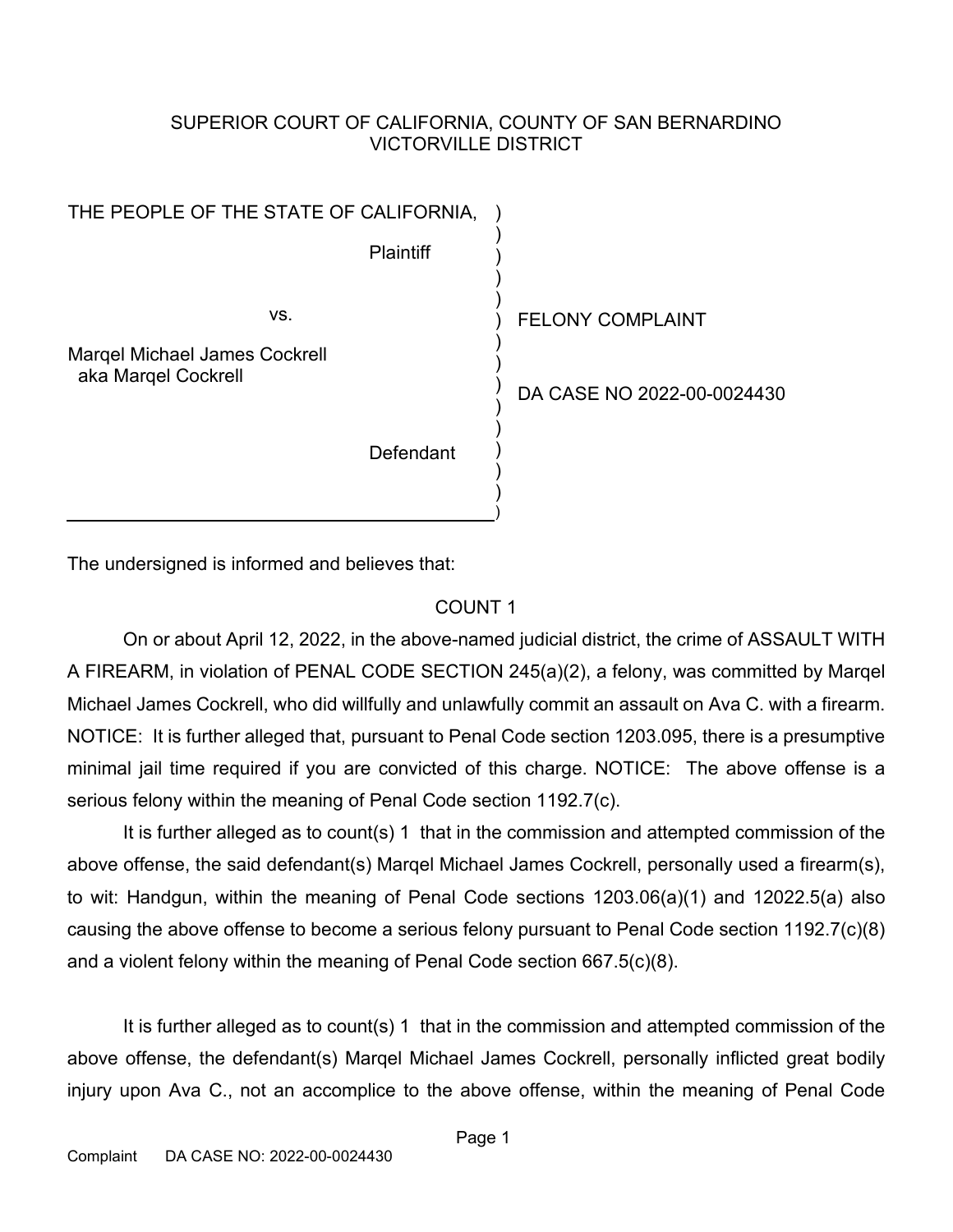Section 12022.7(a). NOTICE: This offense is a serious felony and a violent felony within the meaning of Penal Code sections 1192.7(c)(8) and 667.5(c)(8).

#### \*\*\*\*\*

### COUNT 2

On or about April 12, 2022, in the above-named judicial district, the crime of DISCHARGE OF FIREARM WITH GROSS NEGLIGENCE, in violation of PENAL CODE SECTION 246.3(a), a felony, was committed by Marqel Michael James Cockrell, who did willfully and unlawfully discharge a firearm in a grossly negligent manner which could result in injury and death to a person. NOTICE: The above offense is a serious felony within the meaning of Penal Code section 1192.7(c).

# \*\*\*\*\*

## COUNT 3

On or about April 12, 2022, in the above-named judicial district, the crime of CARRYING LOADED HANDGUN ON ONE'S PERSON OR IN A VEHICLE-NOT REGISTERED, in violation of PENAL CODE SECTION 25850(a), a felony, was committed by Marqel Michael James Cockrell, who did unlawfully carry a loaded handgun on the person and in a vehicle while in a public place and on a public street in an incorporated city and in a prohibited area of unincorporated territory. It is further alleged, pursuant to Penal Code section 25850(c)(6) that said handgun was not registered to the defendant .

\*\*\*\*\*

\* \* \* \* \*

It is further alleged as to each count, pursuant to Penal Code section 1170, subdivision (b)(2), that the following circumstances may apply in this case:

- 1. The crime involved great violence, great bodily harm, threat of great bodily harm, or other acts disclosing a high degree of cruelty, viciousness, or callousness;
- 2. The defendant was armed with or used a weapon at the time of the commission of the crime;
- 3. The victim was particularly vulnerable;
- 4. The defendant was convicted of other crimes for which consecutive sentences could have been imposed but for which concurrent sentences are being imposed;
- 5. The manner in which the crime was carried out indicates planning, sophistication, or professionalism;
- 6. The defendant has engaged in violent conduct that indicates a serious danger to society;
- 7. And any other aggravating factors that may be permitted by law.